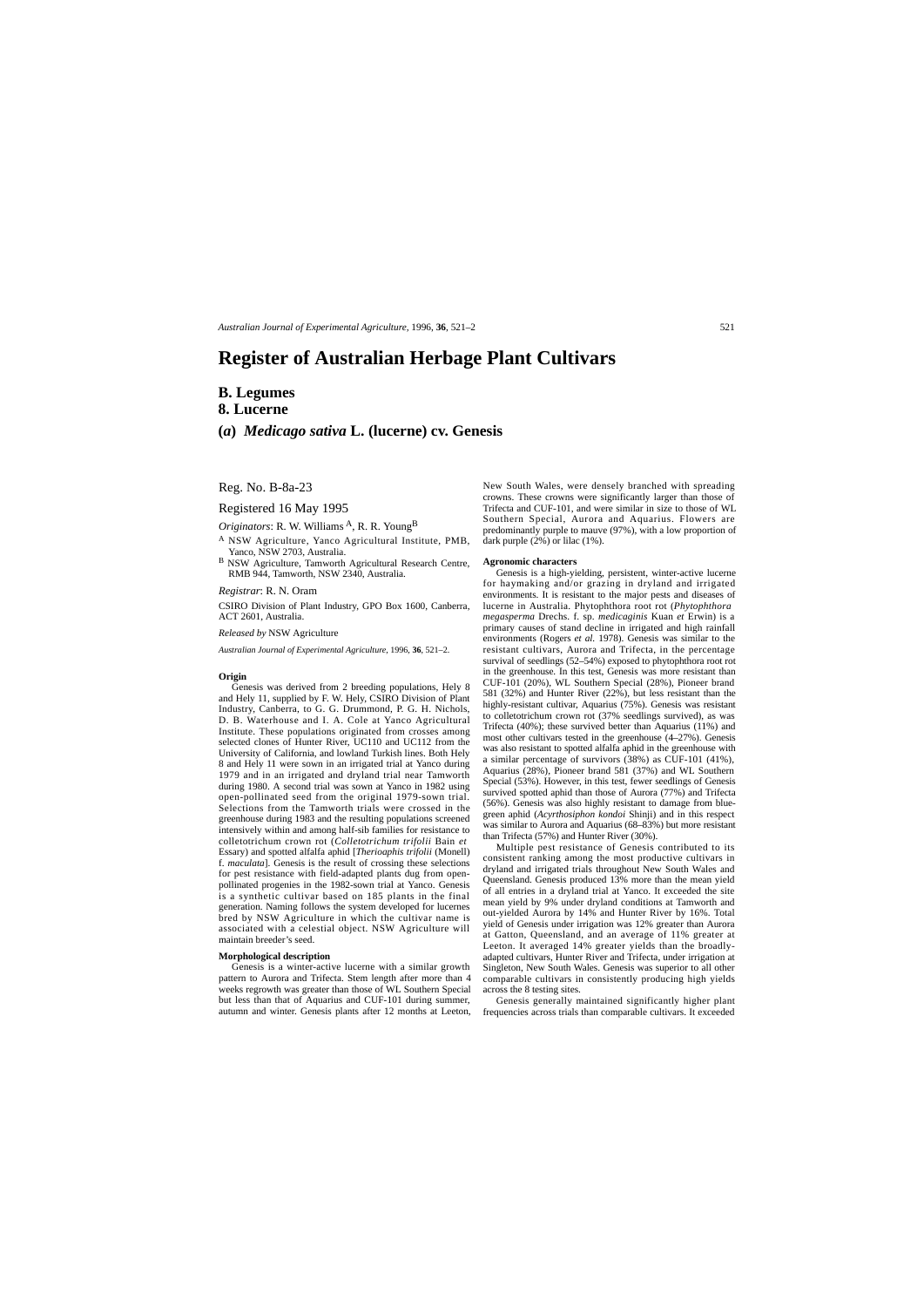site mean persistence in dryland trials at Yanco and Tamworth by an average 20% and persisted as well as the adapted cultivar, Hunter River, with low incidences of diseases. Genesis also maintained a 38% higher density than the site mean on average across 6 irrigated trials. It maintained a 32% higher stand density than Aurora and Trifecta at Leeton, and was 10% more persistent than Aurora and 41% more persistent than Trifecta and WL Southern Special at Singleton.

Genesis will provide an alternative to other winter-active lucernes such as Aurora and Trifecta. It is resistant to pests and disease and is more consistent than comparable cultivars in producing higher yields over longer durations in dryland and irrigated sites. Therefore, Genesis is a general purpose, winteractive cultivar for sustainable production in all major lucerne areas of Australia.

**Acknowledgments** The Wool Research and Development Corporation partially funded the development and evaluation of Genesis lucerne. Technical assistance was provided by T. M. O'Brien, A. J. Milvain, C. M. Rose, H. I. Rose, G. F. Lonergan, M. E. Lattimore, M. M. Say, S. P. Young, and W. H. Jackson. Data from the Gatton trial were supplied by K. Lowe, Department of Primary Industries, Queensland, while data from an irrigated trial near Deniliquin, New South Wales, were supplied by J. Dunbabin and M. Ireson, NSW Agriculture.

### **References**

Rogers, V. E., Irwin, J. A. G., and Stovold, G. (1978). The development of lucerne with resistance to root rot in poorly aerated soils. *Australian Journal of Experimental Agriculture and Animal Husbandry* **18**, 434–41.

### 522 Register of Australian herbage plant cultivars